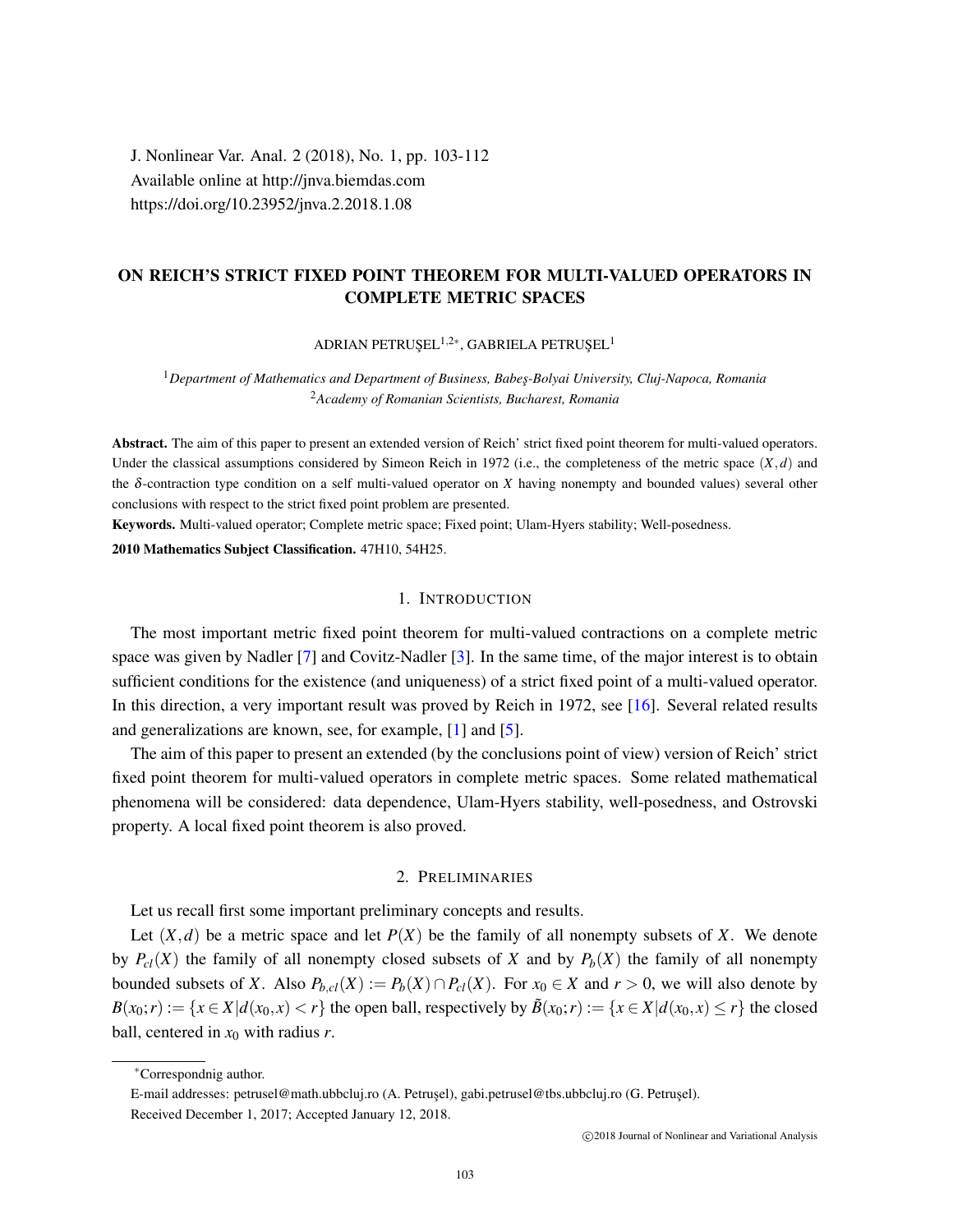We also recall, in the context of a metric space, the definitions of some important functionals in multivalued analysis theory:

(a) the gap functional generated by *d*:

$$
D_d: P(X) \times P(X) \to \mathbb{R}_+, D_d(A, B) := \inf \{ d(a, b) \mid a \in A, b \in B \}.
$$

(b) the excess functional of *A* over *B* generated by *d*:

$$
e_d: P(X) \times P(X) \to \mathbb{R}_+ \cup \{+\infty\}, e_d(A, B) := \sup\{D_d(a, B) \mid a \in A\}.
$$

(c) the Hausdorff-Pompeiu functional generated by *d*:

$$
H_d: P(X) \times P(X) \to \mathbb{R}_+ \cup \{+\infty\}, H_d(A, B) = \max\{e_d(A, B), e_d(B, A)\}.
$$

(d) the diameter functional generated by *d*:

$$
\delta_d: P(X) \times P(X) \to \mathbb{R}_+, \ \delta_d(A,B) := \sup \{d(a,b) \mid a \in A, \ b \in B\}.
$$

The diameter of a set  $A \in P(X)$  will be denoted by  $diam(A) := \delta_d(A, A)$ . We will avoid the subscript *d* if the context is clear.

Some useful properties of these functionals are re-called (see, for example, [\[2,](#page-8-2) [6,](#page-9-3) [9\]](#page-9-4)) in the next lemmas.

<span id="page-1-0"></span>**Lemma 2.1.** *If*  $(X,d)$  *is a metric space, then we have:* 

*(a) H* is a metric in  $P_{b,cl}(X)$ ; *(b) if*  $A \in P_{cl}(X)$  *and*  $x \in X$  *are such that*  $D(x, A) = 0$ *, then*  $x \in A$ *. (c) if*  $A, B ∈ P(X)$  *and*  $q > 1$ *, then, for every*  $a ∈ A$  *there exists*  $b ∈ B$  *such that*  $d(a,b) ≤ qH(A,B)$ *. (d)* if  $A, B \in P_b(X)$  *and*  $q < 1$ *, then, for every*  $a \in A$  *there exists*  $b \in B$  *such that*  $d(a,b) \geq q\delta(A,B)$ *. (e) the functional* δ *has the following properties: (1)*  $\delta(A, B) = 0$  *implies that*  $A = B = \{x^*\};$ (2)  $\delta(A,B) \leq \delta(A,C) + \delta(C,B)$ *, for all*  $A,B,C \in P_b(X)$ *;* 

(3)  $\delta(A,B) = \delta(B,A)$ *, for all*  $A,B \in P_b(X)$ *;* 

(4) *if*  $A \in P_b(X)$  *then*  $\delta(A,A) = 0$  *if and only if* A *is a singleton.* 

Finally, let us recall that if *X* is a nonempty set and  $F: X \to P(X)$  is a multi-valued operator, then we denote by  $Fix(F) := \{x \in X : x \in F(x)\}$  the fixed point set for *F*, and by  $SFix(F) := \{x \in X : \{x\} = F(x)\}$ the strict fixed point set for *F*. In some papers, instead of strict fixed point the terms stationary point or end-point are used. We also denote by  $Graph(F) := \{(x, y) \in X \times X | y \in F(x) \}$  the graph of *F*.

Moreover, for arbitrary  $(x_0, x_1) \in Graph(F)$ , the sequence  $(x_n)_{n \in \mathbb{N}}$  with  $x_{n+1} \in F(x_n)$  (for  $n \in \{1, 2, 3, \dots\}$ ) is called the sequence of successive approximations for  $F$  staring from  $(x_0, x_1)$ .

Some typical conditions in fixed point theory for a multi-valued operator are given now.

**Definition 2.1.** Let  $(X,d)$  be a metric space. Then:

1)  $F: X \to P_{cl}(X)$  is called  $(\alpha, \beta)$ -contraction of Reich type if  $\alpha, \beta \geq 0$ ,  $\alpha + 2\beta < 1$  and

$$
H(F(x_1), F(x_2)) \leq \alpha d(x_1, x_2) + \beta (D_d(x_1, F(x_1)) + D_d(x_2, F(x_2))), \quad \forall x_1, x_2 \in X.
$$

We notice that in [\[4\]](#page-8-3) the case when  $\alpha = 0$  is treated. This kind of mappings are called Kannan type multi-valued operators.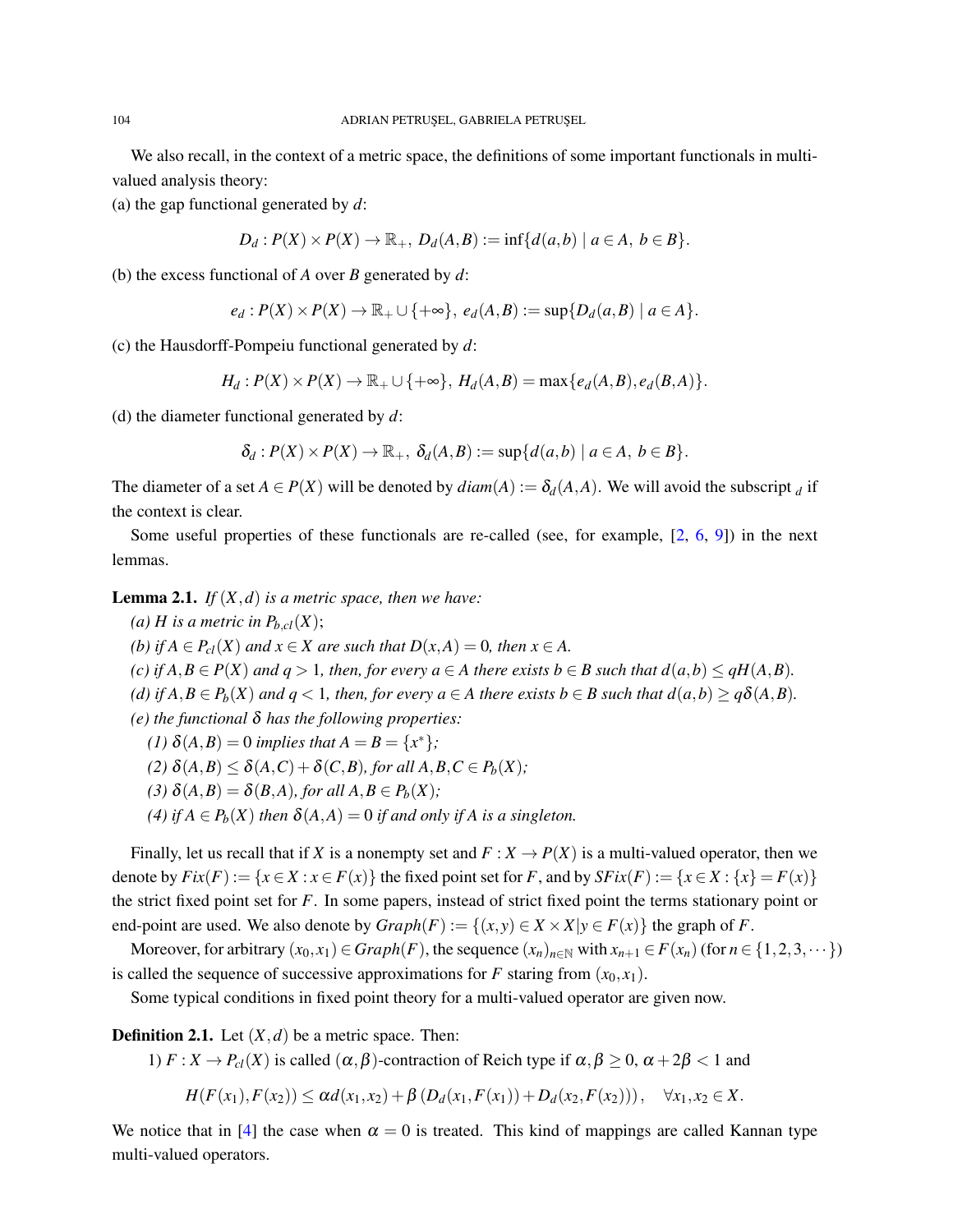2)  $F: X \to P_b(X)$  is called  $(\alpha, \beta) - \delta$ -contraction of Reich type if  $\alpha, \beta \ge 0$ ,  $\alpha + 2\beta < 1$  and

$$
\delta(F(x_1), F(x_2)) \leq \alpha d(x_1,x_2) + \beta (\delta_d(x_1,F(x_1)) + \delta_d(x_2,F(x_2))), \quad \forall x_1,x_2 \in X;
$$

The concepts of multi-valued weakly Picard operator and multi-valued Picard operator are very important in fixed point theory for multi-valued operators.

**Definition 2.2.** ([\[11,](#page-9-5) [20,](#page-9-6) [21\]](#page-9-7)) Let  $(X,d)$  be a metric space. Then  $F: X \to P(X)$  is called a multivalued weakly Picard operator (briefly, MWP operator) if for each  $x \in X$  and each  $y \in F(x)$  there exists a sequence  $\{x_n\}_{n\in\mathbb{N}}$  in *X* such that

- (i)  $x_0 = x, x_1 = y;$
- (ii)  $x_{n+1} \in F(x_n)$ , for all  $n \in \mathbb{N}$ ;
- (iii) the sequence  $\{x_n\}_{n\in\mathbb{N}}$  is convergent and its limit is a fixed point of *F*.

Let us recall the following important notion.

**Definition 2.3.** Let  $(X,d)$  be a metric space and let  $F: X \to P(X)$  be an MWP operator. Then we define the multivalued operator  $F^{\infty}$ :  $Graph(F) \to P(Fix(F))$  by the formula  $F^{\infty}(x, y) = \{z \in Fix(F) \mid \text{there}$ exists a sequence of successive approximations of *F* starting from  $(x, y)$  that converges to *z*.

An important concept is given by the following definition.

**Definition 2.4.** Let  $(X,d)$  be a metric space and  $F: X \to P(X)$  an MWP operator. Then F is a  $\psi$ -multivalued weakly Picard operator (briefly  $\psi$ -MWP operator) if  $\psi : \mathbb{R}_+ \to \mathbb{R}_+$  is increasing, continuous in 0 with  $\psi(0) = 0$  and there exists a selection  $f^{\infty}$  of  $F^{\infty}$  such that

$$
d(x, f^{\infty}(x, y)) \leq \psi(d(x, y)),
$$
 for all  $(x, y) \in Graph(F)$ .

In particular, if  $\psi(t) = ct$ , we say that *F* is a *c*-multi-valued weakly Picard operator (briefly *c*-MWP operator).

**Example 2.1.** An  $(\alpha, \beta)$ -contraction of Reich type is a *c*-MWP operator with  $c := \frac{1-\beta}{1-(\alpha+\beta)}$  $\frac{1-p}{1-(\alpha+\beta)}$ .

**Definition 2.5.** ([\[11,](#page-9-5) [12\]](#page-9-8)) We say that  $F: X \to P(X)$  is a multi-valued Picard operator if:

(i)  $SFix(F) = Fix(F) = \{x^*\};$ 

(ii)  $F^n(x) \stackrel{H_d}{\rightarrow} \{x^*\}$  as  $n \to \infty$ , for each  $x \in X$ .

Several examples of Picard and weakly Picard operators, as well as, different applications of this theory are given, for example, in  $[9, 10, 11, 12, 14]$  $[9, 10, 11, 12, 14]$  $[9, 10, 11, 12, 14]$  $[9, 10, 11, 12, 14]$  $[9, 10, 11, 12, 14]$  $[9, 10, 11, 12, 14]$  $[9, 10, 11, 12, 14]$  $[9, 10, 11, 12, 14]$  $[9, 10, 11, 12, 14]$ .

## 3. REICH'S STRICT FIXED POINT THEOREM

In this section, the study of the fixed point problem for  $(\alpha, \beta) - \delta$ -contractions of Reich type is considered.

In 1972, Reich proved the following strict fixed point principle (see [\[19\]](#page-9-11) for other similar results).

<span id="page-2-0"></span>**Theorem 3.1.** *(Reich's Theorem) Let*  $(X, d)$  *be a complete metric space and*  $F: X \to P_b(X)$  *be a multivalued operator for which there exist*  $\alpha, \beta \in \mathbb{R}_+$  *with*  $0 < \alpha + 2\beta < 1$  *such that* 

$$
\delta(F(x), F(y)) \leq \alpha d(x, y) + \beta \left( \delta(x, F(x)) + \delta(y, F(y)) \right), \quad \forall x, y \in X.
$$

*Then there exists a unique strict fixed point*  $x^* \in X$  *of F and*  $Fix(F) = SFix(F) = \{x^*\}.$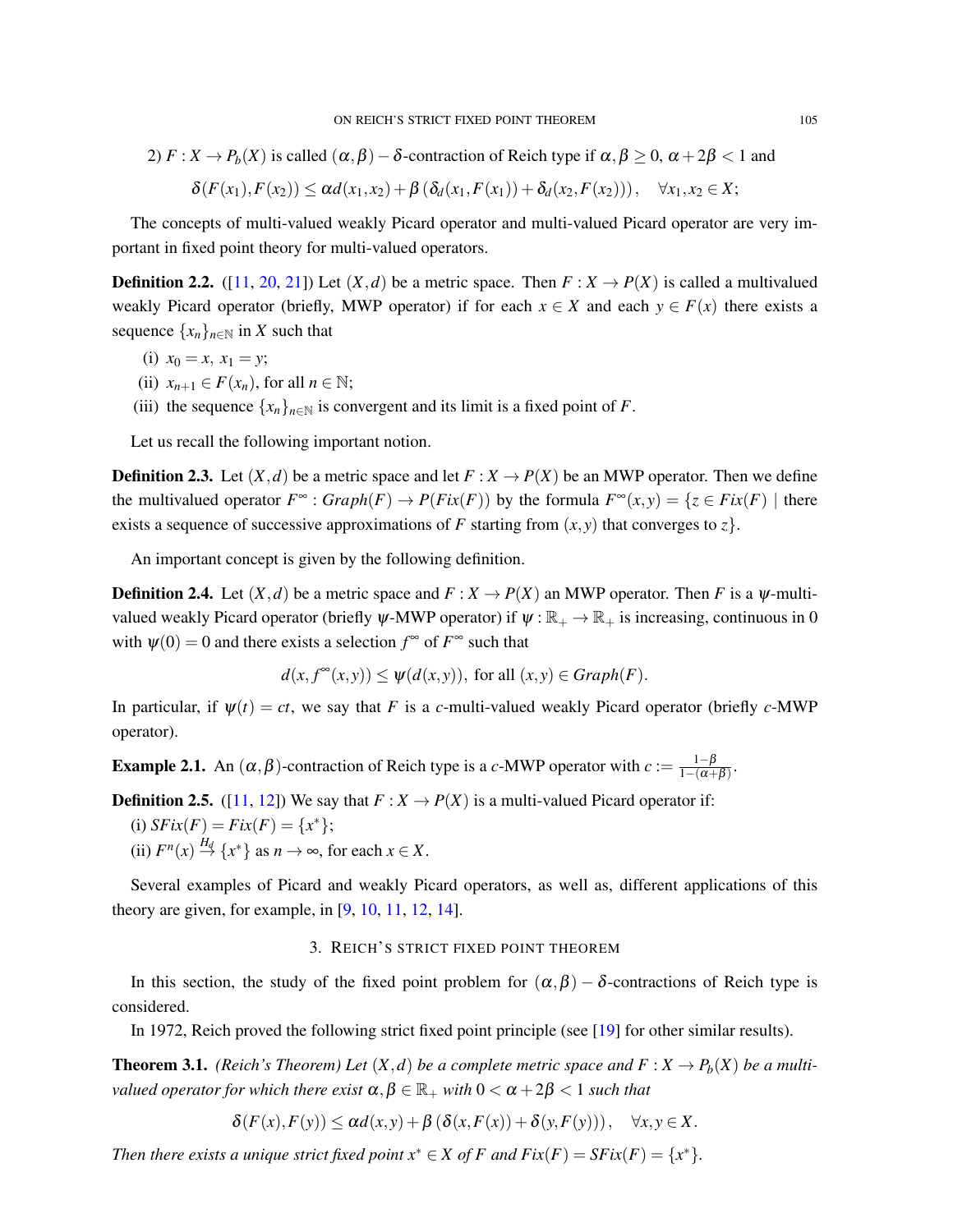*Proof.* A. Reich's original proof. Let  $p := \sqrt{\alpha + 2\beta} \in (0,1)$ . Then, by Lemma [2.1,](#page-1-0) we can define a selection  $f: X \to X$  of F, by letting to each point  $x \in X$  the point  $f(x) \in F(x)$  which satisfies  $d(x, f(x)) \ge$  $p\delta(x, F(x))$ . Then, we have

$$
d(f(x), f(y)) \le \delta(F(x), F(y))
$$
  
\n
$$
\le \alpha d(x, y) + \beta (\delta(x, F(x)) + \delta(y, F(y)))
$$
  
\n
$$
\le \alpha d(x, y) + \beta p^{-1} (d(x, f(x)) + d(y, f(y))).
$$

Since  $\alpha+2\beta p^{-1} < p^{-1}(\alpha+2\beta) = p < 1$ , we obtain that  $f$  satisfies all the conditions of Círić-Reich-Rus' Theorem (see [\[15\]](#page-9-12), [\[17\]](#page-9-13)) and hence it has a unique fixed point  $x^* \in X$ . Thus,  $x^* \in Fix(F)$ . Moreover, since  $0 = d(x^*, f(x^*)) \ge p\delta(x^*, F(x^*)),$  we get  $\delta(x^*, F(x^*)) = 0$  and so  $F(x^*) = \{x^*\}.$  Hence,  $x^* \in SFix(F)$ . We show now that  $Fix(F) \subset SFix(F)$ . Indeed, let  $y \in Fix(F)$ . If we If we suppose that  $\delta(y, F(y)) > 0$ , then

$$
\delta(F(y), F(y)) \le 2\beta \delta(y, F(y)) \le \delta(y, F(y)),
$$

which is a contradiction. Thus  $F(y) = \{y\}$ , i.e.,  $y \in SFix(F)$ . For the uniqueness of the fixed point (and the strict fixed point too), we notice that, if  $z \in X$  is another strict fixed point of *F* such that  $x^* \neq z$ , then we have

$$
d(x^*,z) \leq \delta(F(x^*), F(z))
$$
  
\n
$$
\leq \alpha d(x^*,z) + \beta (\delta(x^*, F(x^*)) + \delta(z,F(z)))
$$
  
\n
$$
= \alpha d(x^*,z).
$$

Thus  $z = x^*$ .

*B. An alternative proof.* Let  $q > 1$  and let  $x_0 \in X$  be arbitrary. Then there exists  $x_1 \in F(x_0)$  such that  $\delta(x_0, F(x_0)) \leq q \cdot d(x_0, x_1)$ . Thus, we have

$$
\delta(x_1, F(x_1)) \leq \delta(F(x_0), F(x_1))
$$
  
\n
$$
\leq \alpha d(x_0, x_1) + \beta (\delta(x_0, F(x_0)) + \delta(x_1, F(x_1)))
$$
  
\n
$$
\leq \alpha d(x_0, x_1) + \beta q d(x_0, x_1) + \beta \delta(x_1, F(x_1)).
$$

Hence, we get  $\delta(x_1, F(x_1)) \leq \frac{\alpha + \beta q}{1 - \beta}$  $\frac{x+pq}{1-\beta}$ *d*(*x*<sub>0</sub>, *x*<sub>1</sub>). By this approach we can construct a sequence  $(x_n)_{n \in \mathbb{N}}$  ⊂ *X* of successive approximations for *F*, such that

$$
d(x_n,x_{n+1}) \leq \delta(x_n,F(x_n)) \leq \left(\frac{\alpha+\beta q}{1-\beta}\right)^n d(x_0,x_1), \quad \forall n \in \mathbb{N}.
$$

Choosing  $q < \frac{1-\alpha-\beta}{\beta}$  we obtain  $\frac{\alpha+\beta q}{1-\beta} < 1$ . Hence  $(x_n)_{n \in \mathbb{N}}$  ia a Cauchy sequence in the complete metric space  $(X,d)$ . Let us denote by  $x^* \in X$  its limit. We show that  $x^*$  is a strict fixed point for *F*, i.e.,  $F(x^*) = \{x^*\}.$  Indeed, since

$$
\delta(x^*, F(x^*)) \le d(x^*, x_{n+1}) + D(x_{n+1}, F(x_n)) + \delta(F(x_n), F(x^*))
$$
  
\n
$$
\le d(x^*, x_{n+1}) + \alpha d(x_n, x^*) + \beta \delta(x_n, F(x_n)) + \beta \delta(x^*, F(x^*))
$$
  
\n
$$
\le d(x^*, x_{n+1}) + \alpha d(x_n, x^*) + \beta \left(\frac{\alpha + \beta q}{1 - \beta}\right)^n \cdot d(x_0, x_1) + \beta \delta(x^*, F(x^*)),
$$

we obtain that

$$
\delta(x^*, F(x^*)) \leq \frac{1}{1-\beta} (d(x^*, x_{n+1}) + \alpha d(x_n, x^*) + \beta \left(\frac{\alpha + \beta q}{1-\beta}\right)^n \cdot d(x_0, x_1)).
$$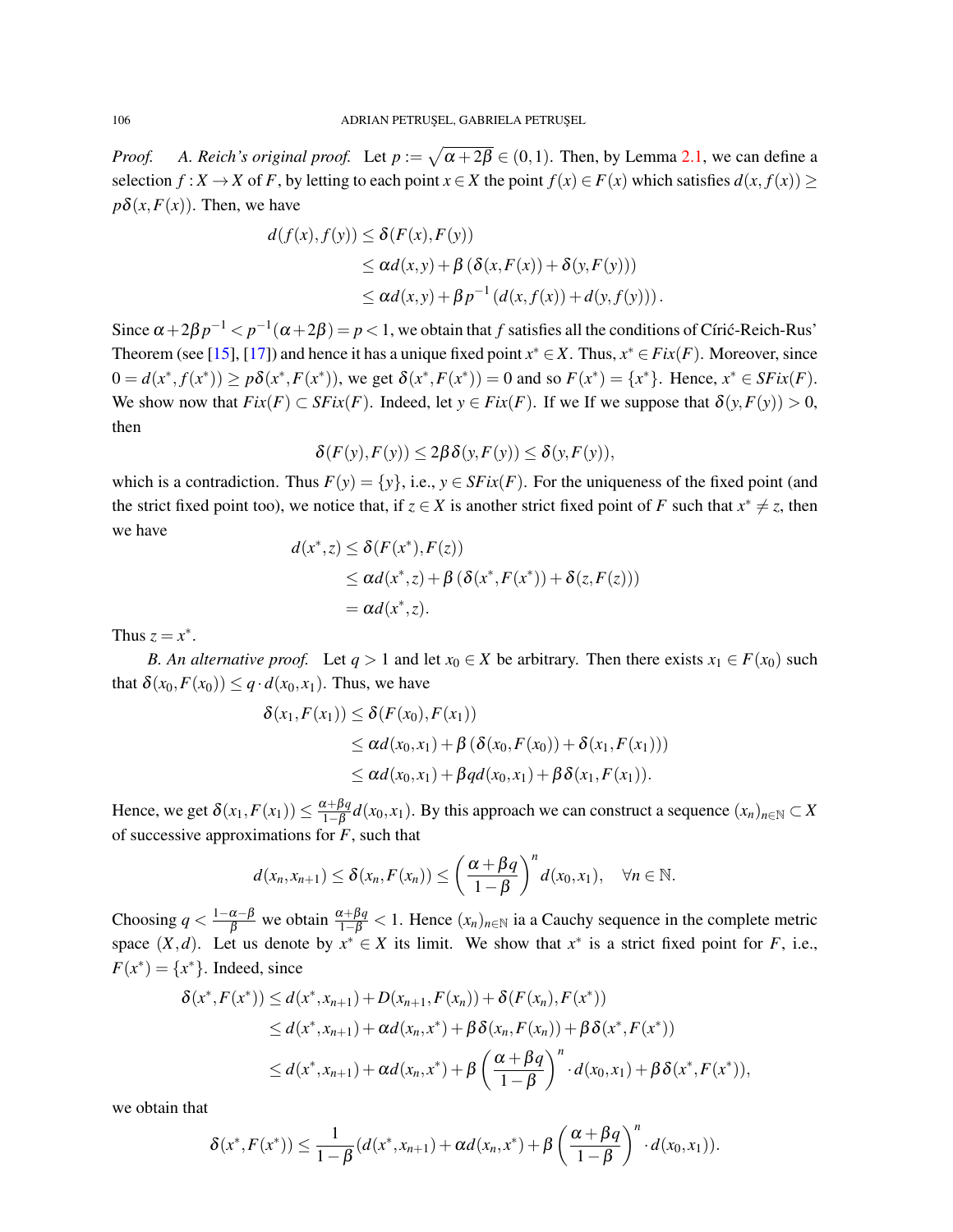As  $n \to \infty$ , we obtain that  $\delta(x^*, F(x^*)) = 0$  and thus  $F(x^*) = \{x^*\}$ . The fact that  $Fix(F) = SFix(F)$  and the uniqueness of the strict fixed point follow as before.  $\Box$ 

**Remark 3.1.** 1) In fact, in [\[16\]](#page-9-1), the following assumption is made: there exist  $\alpha, \beta, \gamma \in \mathbb{R}_+$  with  $\alpha$  +  $\beta + \gamma < 1$  such that

$$
\delta(F(x), F(y)) \leq \alpha d(x, y) + \beta \delta(x, F(x)) + \gamma \delta(y, F(y)), \quad \forall x, y \in X.
$$

2) By the alternative proof, it also follows that there exists a sequence  $(x_n)_{n\in\mathbb{N}}$  of successive approximations for *F* starting from arbitrary  $x_0 \in X$ , such that

$$
d(x_n,x^*) \leq \frac{L^n}{1-L}d(x_0,x_1), \quad \forall n \in \mathbb{N},
$$

where  $L = \frac{\alpha + \beta q}{1 - \beta}$  $\frac{\alpha+\beta q}{1-\beta}$ , with any  $q \in (1, \frac{1-\alpha-\beta}{\beta})$  $\frac{\alpha-p}{\beta}$ ).

On the other hand, it is worth to notice that by Reich's original proof we also obtain, taking into account the proof of Círic-Reich-Rus' Theorem (see [[15\]](#page-9-12), [\[17\]](#page-9-13)), that the sequence  $u_n = f^n(x_0)$ , for  $n \in \mathbb{N}^*$  (where  $x_0$  is arbitrary in *X*) converges to  $x^* \in Fix(f)$  and the following apriori estimation holds

$$
d(u_n, x^*) \le \frac{s^n}{1-s} d(x_0, f(x_0)), \quad \forall n \in \mathbb{N},
$$

where  $s = \frac{\alpha + \beta}{1 - \beta} < 1$ . Hence, for the strict fixed point  $x^* \in X$  the following estimation holds

$$
d(u_n,x^*)\leq \frac{s^n}{1-s}d(x_0,x_1),\quad \forall n\in\mathbb{N},
$$

where  $u_n = f^n(x_0) \to x^*$  as  $n \in \mathbb{N}^*$  (where  $x_0$  is arbitrary in *X* and  $f: X \to X$  is the selection constructed in Reich's original proof).

3) It is worth to notice that the following Kannan type assumption

$$
H(F(x), F(y)) \leq \beta \left( \delta(x, F(x)) + \delta(y, F(y)) \right), \quad \forall x, y \in X,
$$

(where  $\beta \in (0, \frac{1}{2})$  $\frac{1}{2}$ )) does not imply, in general, the existence of a fixed point (see [\[16\]](#page-9-1) Example 1). Moreover, if we impose the assumption

$$
H(F(x), F(y)) \leq \alpha d(x, y) + \beta (\delta(x, F(x)) + \delta(y, F(y))), \quad \forall x, y \in X,
$$

(where  $\alpha + 2\beta < 1$ ) the existence of a fixed point for *F* was established just for the case when *X* := R, see [\[16\]](#page-9-1) Proposition 1.

In fact, the above remarks lead to some interesting open questions.

Moreover, we can prove the following interesting result, see also [\[10\]](#page-9-9).

**Theorem 3.2.** Let  $(X, d)$  be a complete metric space and  $F : X \to P_b(X)$  be a multi-valued operator for *which there exist*  $\alpha, \beta \in \mathbb{R}_+$  *with*  $0 < \alpha + 2\beta < 1$ *, such that* 

$$
\delta(F(x), F(y)) \leq \alpha d(x, y) + \beta \left( \delta(x, F(x)) + \delta(y, F(y)) \right), \quad \forall x, y \in X.
$$

*Then F is a MP operator.*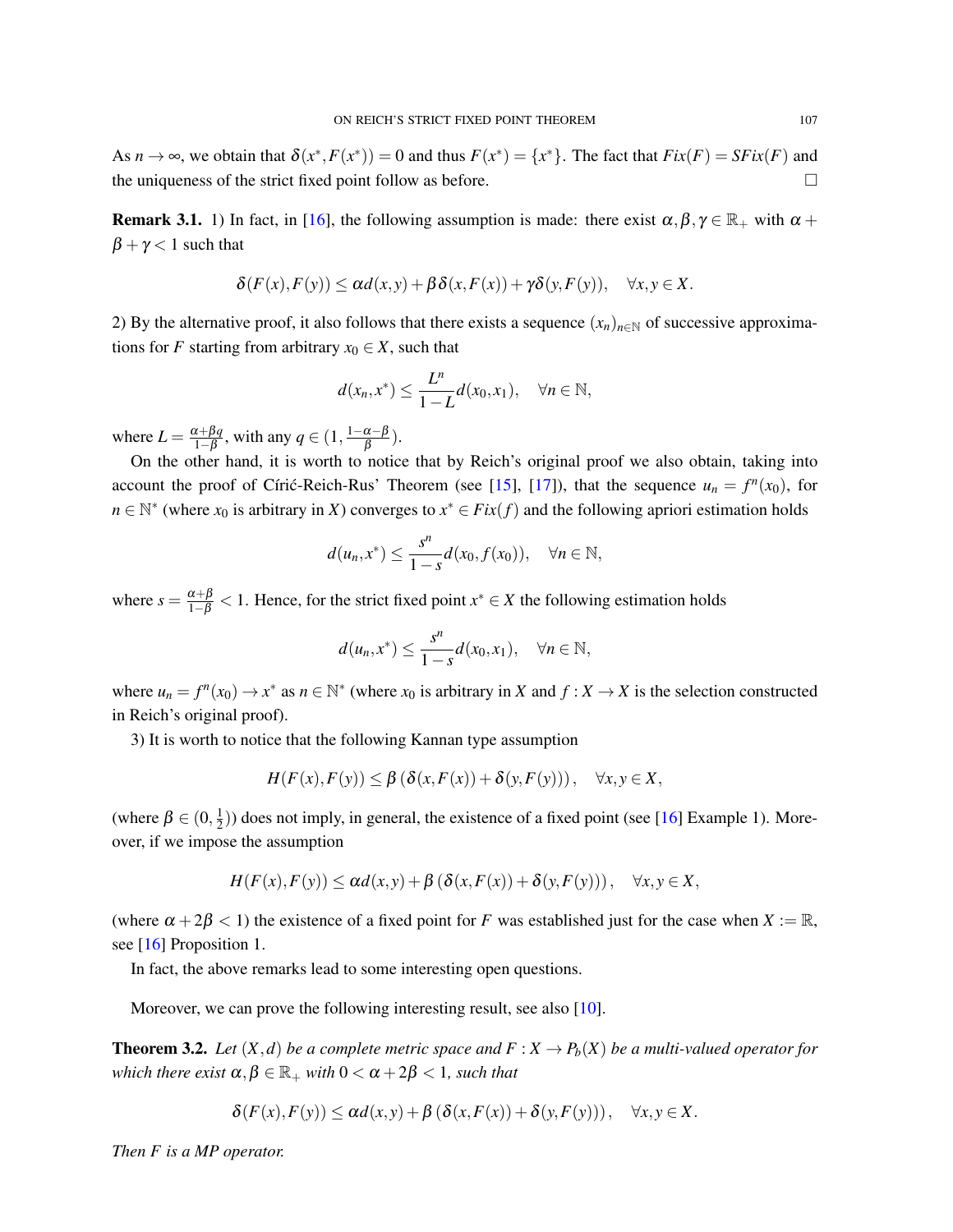*Proof.* By Theorem [3.1](#page-2-0) we know that  $Fix(F) = SFix(F) = \{x^*\}$ . We have to prove that  $F^n(x) \stackrel{H_d}{\to} \{x^*\}$ as  $n \to \infty$ , for each  $x \in X$ . We have, for every  $x \in X$ , that

$$
\delta(F(x),x^*) = \delta(F(x), F(x^*))
$$
  
\n
$$
\leq \alpha d(x,x^*) + \beta (\delta(x,F(x)) + \delta(x^*, F(x^*)))
$$
  
\n
$$
= \alpha d(x,x^*) + \beta \delta(x,F(x))
$$
  
\n
$$
\leq \alpha d(x,x^*) + \beta (d(x,x^*) + \delta(x^*, F(x))).
$$

Thus

$$
\delta(F(x),x^*) \leq \frac{\alpha+\beta}{1-\beta}d(x,x^*), \quad \forall x \in X.
$$

It follows that

$$
\delta(F^2(x),x^*)=\sup_{y\in F(x)}\delta(F(y),x^*)\leq \sup_{y\in F(x)}\left(\frac{\alpha+\beta}{1-\beta}\right)d(y,x^*)\leq \left(\frac{\alpha+\beta}{1-\beta}\right)^2d(x,x^*).
$$

By mathematical induction, we get that

$$
\delta(F^{n}(x),x^{*}) \leq \left(\frac{\alpha+\beta}{1-\beta}\right)^{n} d(x,x^{*}) \to 0 \text{ as } n \to +\infty, \text{ for each } x \in X.
$$

The proof is now complete.  $\Box$ 

In some situations, it is important to get a localization of the (strict) fixed point for a multi-valued operator. In the case of  $(\alpha, \beta) - \delta$ -contractions of Reich type we have the following local fixed point theorem.

**Theorem 3.3.** Let  $(X, d)$  be a complete metric space,  $x_0 \in X$  and  $r > 0$ . Suppose that  $F : \tilde{B}(x_0; r) \to P_b(X)$ *is a multi-valued operator for which:*

*(a) there exist*  $\alpha, \beta \in \mathbb{R}_+$  *with*  $0 < \alpha + 2\beta < 1$  *such that* 

$$
\delta(F(x), F(y)) \leq \alpha d(x, y) + \beta \left( \delta(x, F(x)) + \delta(y, F(y)) \right), \quad \forall \tilde{B}(x_0; r) \in X;
$$

*(b)*  $\delta(x_0, F(x_0)) \leq \frac{1-\alpha-2\beta}{1+\beta}$  $\frac{-\alpha-2p}{1+\beta}r$ .

*Then there exists a unique*  $x^* \in \tilde{B}(x_0; r)$  *such that*  $SFix(F) = Fix(F) = \{x^*\}$ *. In particular, if*  $\beta > 0$ *, then*  $x^* \in B(x_0; r)$ *.* 

*Proof.* We will show that the closed ball  $\tilde{B}(x_0; r)$  is invariant with respect to *F*, i.e.,  $F(\tilde{B}(x_0; r)) \subseteq \tilde{B}(x_0; r)$ . For this purpose, let  $x \in \tilde{B}(x_0; r)$  and  $y \in F(x)$  be arbitrary chosen. Then we have

$$
d(y,x_0)\leq \delta(F(x),F(x_0))+\delta(x_0,F(x_0)).
$$

On the other hand,

$$
\delta(F(x), F(x_0)) \leq \alpha r + \beta (\delta(x, F(x)) + \delta(x_0, F(x_0)))
$$
  
\n
$$
\leq \alpha r + \beta (d(x, x_0) + \delta(x_0, F(x_0)) + \delta(F(x_0), F(x)) + \delta(x_0, F(x_0)))
$$
  
\n
$$
= (\alpha + \beta)r + 2\beta \delta(x_0, F(x_0)) + \beta \delta(F(x_0), F(x)).
$$

Hence

$$
\delta(F(x), F(x_0)) \leq \frac{(\alpha+\beta)r + 2\beta\delta(x_0, F(x_0))}{1-\beta}.
$$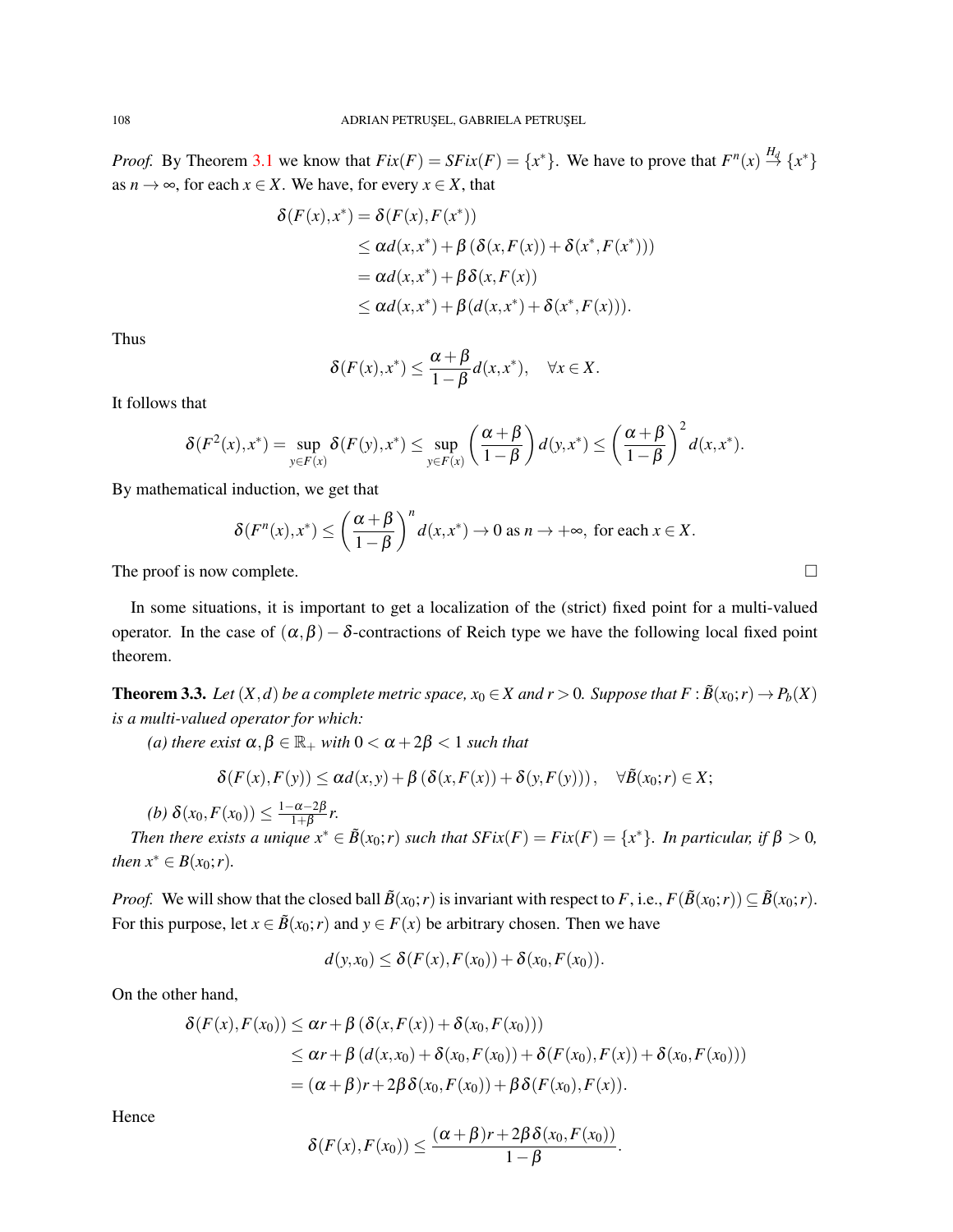Hence, going back to our first relation, we get

$$
d(y,x_0) \leq \frac{(\alpha+\beta)r + \beta \delta(x_0, F(x_0))}{1-\beta} + \delta(x_0, F(x_0))
$$
  
= 
$$
\frac{(\alpha+\beta)r + (\beta+1)\delta(x_0, F(x_0))}{1-\beta}.
$$

By (b) we obtain that  $d(y, x_0) \le r$ , proving that the closed ball  $\tilde{B}(x_0; r)$  is invariant with respect to *F*. The conclusion follows now by Theorem [3.1.](#page-2-0)

If  $\beta > 0$ , then we can show that  $x^* \in B(x_0; r)$ . Indeed, suppose, by contradiction, that  $d(x^*, x_0) = r$ . Then we have

$$
r = d(x^*, x_0)
$$
  
\n
$$
\leq \delta(F(x^*), F(x_0)) + \delta(x_0, F(x_0))
$$
  
\n
$$
\leq \alpha d(x^*, x_0) + (\beta + 1)\delta(x_0, F(x_0))
$$
  
\n
$$
\leq \alpha r + (\beta + 1)\frac{1 - \alpha - 2\beta}{1 + \beta}r = (1 - 2\beta)r,
$$

which gives the necessary contradiction. The proof is now complete.  $\Box$ 

We will discuss now the well-posedness of the strict fixed point problem. For the well-posedness concept in the single-valued case see the paper Reich-Zaslavski [\[18\]](#page-9-14), while the multi-valued case is considered in [\[13\]](#page-9-15).

**Definition 3.1.** Let  $(X,d)$  be a metric space and  $F: X \to P_b(X)$  be a multivalued operator. The strict fixed point problem

<span id="page-6-0"></span>
$$
\{x\} = F(x), \ x \in X \tag{3.1}
$$

is well-posed for *F* if:

 $(a_2)$  *SFix*(*F*) = {*x*<sup>\*</sup>}  $(b_2)$  If  $(x_n)_{n \in \mathbb{N}}$  is a sequence in *X* such that  $\delta_d(x_n, F(x_n)) \to 0$  as  $n \to +\infty$ , then  $x_n \to x^*$  as  $n \to +\infty$ .

In this respect, we have the following result.

**Theorem 3.4.** Let  $(X, d)$  be a complete metric space and  $F : X \to P_b(X)$  be a multi-valued operator for *which there exist*  $\alpha, \beta \in \mathbb{R}_+$  *with*  $0 < \alpha + 2\beta < 1$  *such that* 

$$
\delta(F(x), F(y)) \leq \alpha d(x, y) + \beta \left( \delta(x, F(x)) + \delta(y, F(y)) \right), \quad \forall x, y \in X.
$$

*Then the strict fixed point problem is well-posed for F.*

*Proof.* By Theorem [3.1](#page-2-0) we know that  $Fix(F) = SFix(F) = \{x^*\}$ . Let  $(x_n)_{n \in \mathbb{N}}$  be a sequence in *X* such that  $\delta_d(x_n, F(x_n)) \to 0$  as  $n \to +\infty$ . We will prove that  $x_n \to x^*$  as  $n \to +\infty$ . For this purpose, we have

$$
d(x_n, x^*) \leq \delta(x_n, F(x_n)) + \delta(F(x_n), F(x^*))
$$
  
\n
$$
\leq \delta(x_n, F(x_n)) + \alpha d(x_n, x^*) + \beta (\delta(x_n, F(x_n)) + \delta(x^*, F(x^*)))
$$
  
\n
$$
= (1 + \beta) \delta(x_n, F(x_n)) + \alpha d(x_n, x^*).
$$

Letting  $n \to \infty$ , we obtain the desired conclusion.

We will continue our study by presenting the concept of Ulam-Hyers stability for the strict fixed point problem. For related definitions and results, see [\[8\]](#page-9-16).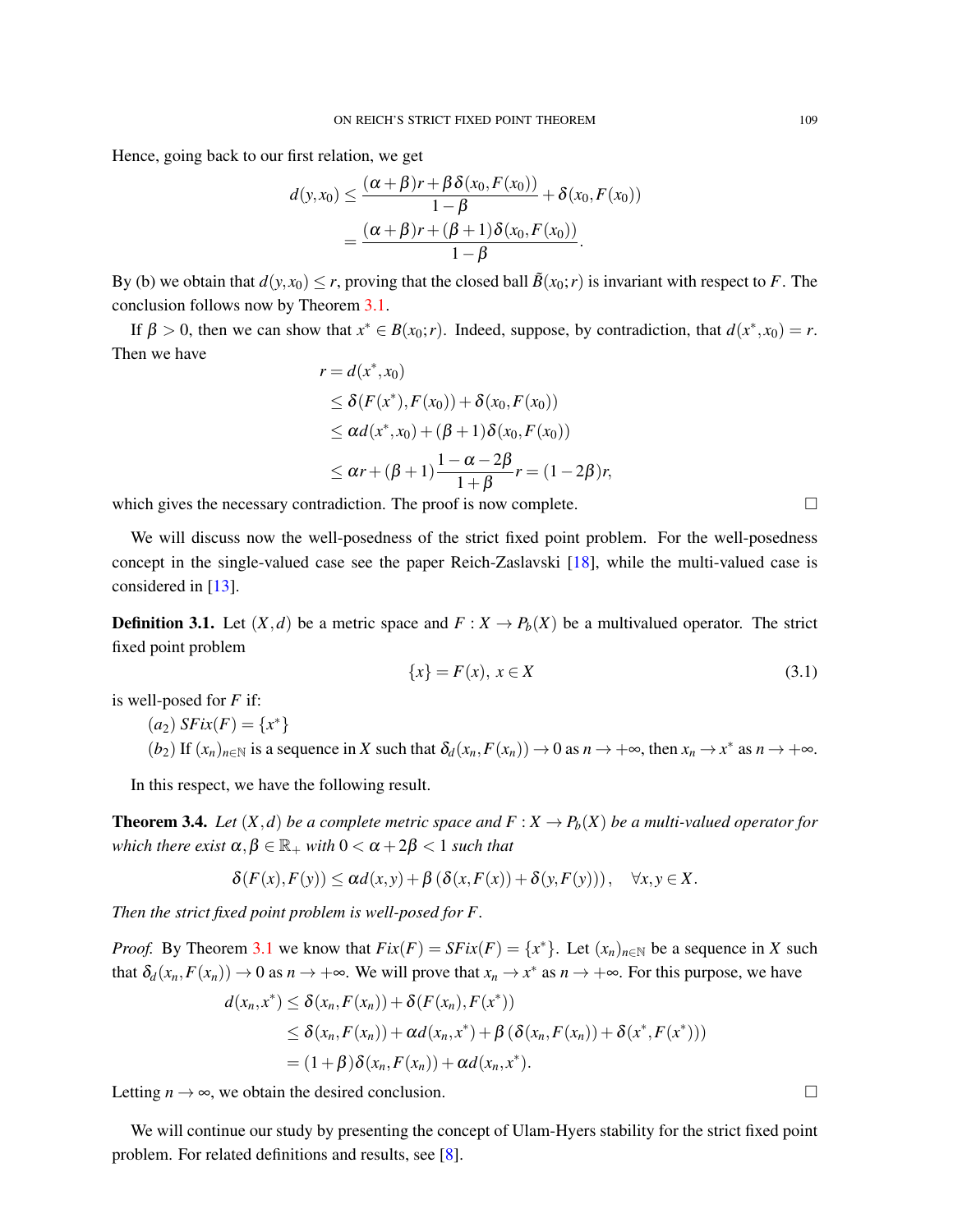**Definition 3.2.** Let  $(X,d)$  be a metric space and  $F: X \to P_b(X)$  be a multi-valued operator. The strict fixed point problem [\(3.1\)](#page-6-0) is called Ulam-Hyers stable if there exists  $c > 0$  such that for each  $\varepsilon > 0$  and for each  $\varepsilon$ -solution  $y \in X$  of the strict fixed point problem, i.e.,

$$
\delta(y, F(y)) \le \varepsilon,\tag{3.2}
$$

there exists a solution  $x^* \in X$  of the strict fixed point inclusion  $(3.1)$  such that

$$
d(y,x^*)\leq c\varepsilon.
$$

We have the following result concerning the Ulam-Hyers stability of the strict fixed point problem.

**Theorem 3.5.** Let  $(X, d)$  be a complete metric space and  $F : X \to P_b(X)$  be a multi-valued operator for *which there exist*  $\alpha, \beta \in \mathbb{R}_+$  *with*  $0 < \alpha + 2\beta < 1$  *such that* 

$$
\delta(F(x), F(y)) \leq \alpha d(x, y) + \beta \left( \delta(x, F(x)) + \delta(y, F(y)) \right), \quad \forall x, y \in X.
$$

*Then the strict fixed point problem is Ulam-Hyers stable.*

*Proof.* By Theorem [3.1,](#page-2-0) we know that  $Fix(F) = SFix(F) = \{x^*\}$ . Let  $\varepsilon > 0$  and  $y \in X$  such that  $\delta(y, F(y)) \leq \varepsilon$ . Then, we have

$$
d(y,x^*) \le \delta(y,F(y)) + \delta(F(y),F(x^*))
$$
  
\n
$$
\le \delta(y,F(y)) + \alpha d(y,x^*) + \beta (\delta(y,F(y)) + \delta(x^*,F(x^*)))
$$
  
\n
$$
= (1+\beta)\delta(y,F(y)) + \alpha d(y,x^*).
$$

Thus

$$
d(y,x^*) \leq \frac{1+\beta}{1-\alpha} \delta(y,F(y)) \leq \frac{1+\beta}{1-\alpha} \varepsilon.
$$

The proof is complete.  $\Box$ 

Another stability concept is given in the next definition.

**Definition 3.3.** Let  $(X, d)$  be a metric space and  $F: X \to P(X)$  be a multi-valued operator with  $SFix(F)$  ${x^*}$ . If  $(y_n)_{n \in \mathbb{N}}$  is a sequence in *X* such that the following implication holds

$$
D(y_{n+1}, F(y_n)) \to 0
$$
 as  $n \to \infty \implies y_n \to x^*$  as  $n \to \infty$ ,

then we say that the strict fixed point problem  $(3.1)$  has the Ostrovski property.

**Theorem 3.6.** Let  $(X, d)$  be a complete metric space and  $F: X \to P_b(X)$  be a multi-valued operator for *which there exist*  $\alpha, \beta \in \mathbb{R}_+$  *with*  $0 < \alpha + 2\beta < 1$  *such that* 

$$
\delta(F(x), F(y)) \leq \alpha d(x, y) + \beta \left( \delta(x, F(x)) + \delta(y, F(y)) \right), \quad \forall x, y \in X.
$$

*Then the strict fixed point problem as the Ostrovski property.*

*Proof.* By Theorem [3.1,](#page-2-0) we know that  $Fix(F) = SFix(F) = \{x^*\}$ . Let  $(y_n)_{n \in \mathbb{N}}$  be a sequence in *X* such that  $D(y_{n+1}, F(y_n)) \to 0$  as  $n \to \infty$ . Next, we have

$$
d(y_{n+1},x^*) \le D(y_{n+1},F(y_n)) + \delta(F(y_n),x^*).
$$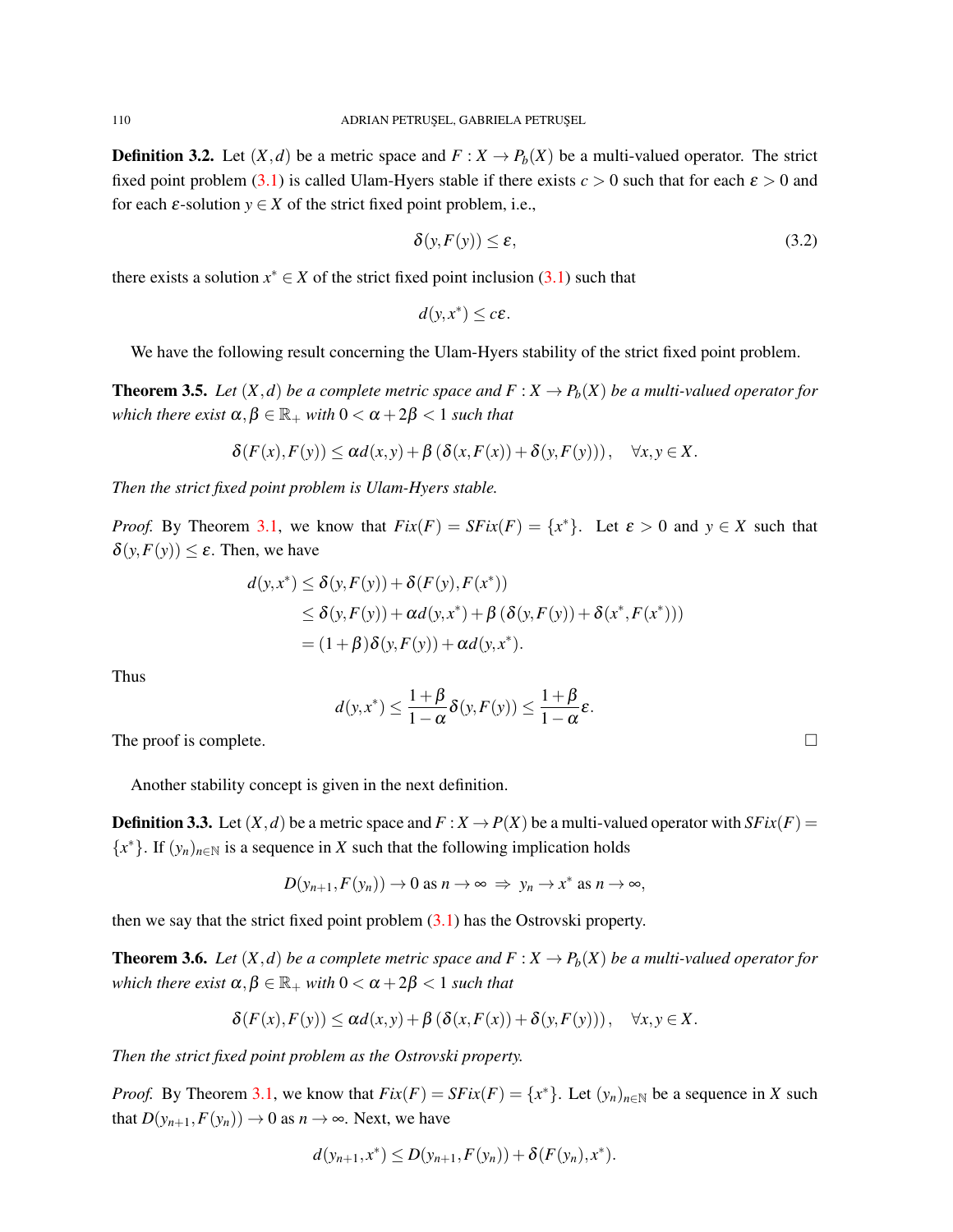On the other hand, we observe that

$$
\delta(F(y_n), x^*) = \delta(F(y_n), F(x^*)) \leq \alpha d(y_n, x^*) + \beta \delta(y_n, F(y_n))
$$
  
\n
$$
\leq \alpha d(y_n, x^*) + \beta (d(y_n, x^*) + \delta(x^*, F(y_n)))
$$
  
\n
$$
= (\alpha + \beta) d(y_n, x^*) + \beta \delta(x^*, F(y_n)).
$$

Hence

$$
\delta(F(y_n),x^*)\leq \frac{\alpha+\beta}{1-\beta}d(y_n,x^*),\quad \forall n\in\mathbb{N}.
$$

Denote  $p := \frac{\alpha + \beta}{1 - \beta}$  $\frac{\alpha+\beta}{1-\beta} \in (0,1)$ . As a consequence, we obtain

$$
d(y_{n+1},x^*) \le D(y_{n+1},F(y_n)) + pd(y_n,x^*)
$$
  
\n
$$
\le \dots
$$
  
\n
$$
\le \sum_{k=0}^n p^k D(y_{n-k+1},F(y_{n-k})) + p^{n+1}d(y_0,x^*).
$$

By Cauchy's Lemma (see [\[14\]](#page-9-10)), we obtain the desired conclusion.  $\square$ 

Finally, we will present a data dependence theorem for the strict fixed point problem.

**Theorem 3.7.** Let  $(X, d)$  be a complete metric space and  $F: X \to P_b(X)$  be a multi-valued operator for *which there exist*  $\alpha, \beta \in \mathbb{R}_+$  *with*  $0 < \alpha + 2\beta < 1$  *such that* 

$$
\delta(F(x), F(y)) \leq \alpha d(x, y) + \beta (\delta(x, F(x)) + \delta(y, F(y))), \quad \forall x, y \in X.
$$

*Suppose that*  $G: X \to P_b(X)$  *is a multi-valued operator such that*  $SFix(G) \neq \emptyset$  *and there exists*  $\eta > 0$ *such that*  $\delta(F(x), G(x)) \leq \eta$ *, for every*  $x \in X$ *. Then* 

$$
\delta(SFix(F), SFix(G)) \leq \frac{\eta}{1-\alpha}.
$$

*Proof.* By Theorem [3.1,](#page-2-0) we know that  $Fix(F) = SFix(F) = \{x^*\}$ . Let  $y \in SFix(G)$  be arbitrary chosen. Then, we also have

$$
d(y, x^*) = \delta(G(y), F(x^*))
$$
  
\n
$$
\leq \delta(G(y), F(y)) + \delta(F(y), F(x^*))
$$
  
\n
$$
\leq \eta + \alpha d(y, x^*).
$$

Thus  $d(y, x^*) \leq \frac{\eta}{1-\alpha}$ , which gives immediately the desired conclusion.

## Acknowledgment

The author is grateful to the reviewers for useful suggestions which improved the contents of this paper.

#### **REFERENCES**

- <span id="page-8-1"></span>[1] O. Acar, I. Altun, A fixed point theorem for multivalued mappings with  $\delta$ -distance, Abst. Appl. Anal. 2014 (2014), Article ID 497092.
- <span id="page-8-2"></span>[2] G. Beer, Topologies on Closed and Closed Convex Sets, Kluwer Academic Publishers, Dordrecht, 1993.
- <span id="page-8-0"></span>[3] H. Covitz, S.B. Nadler, Multi-valued contraction mappings in generalized metric spaces, Israel J. Math. 8 (1970), 5-11.
- <span id="page-8-3"></span>[4] L.S. Dube, S.P. Singh,On multivalued contraction mapping, Bull. Math. Soc. Set. Math. R. S. Roumanie 14 (1970), 307-310.